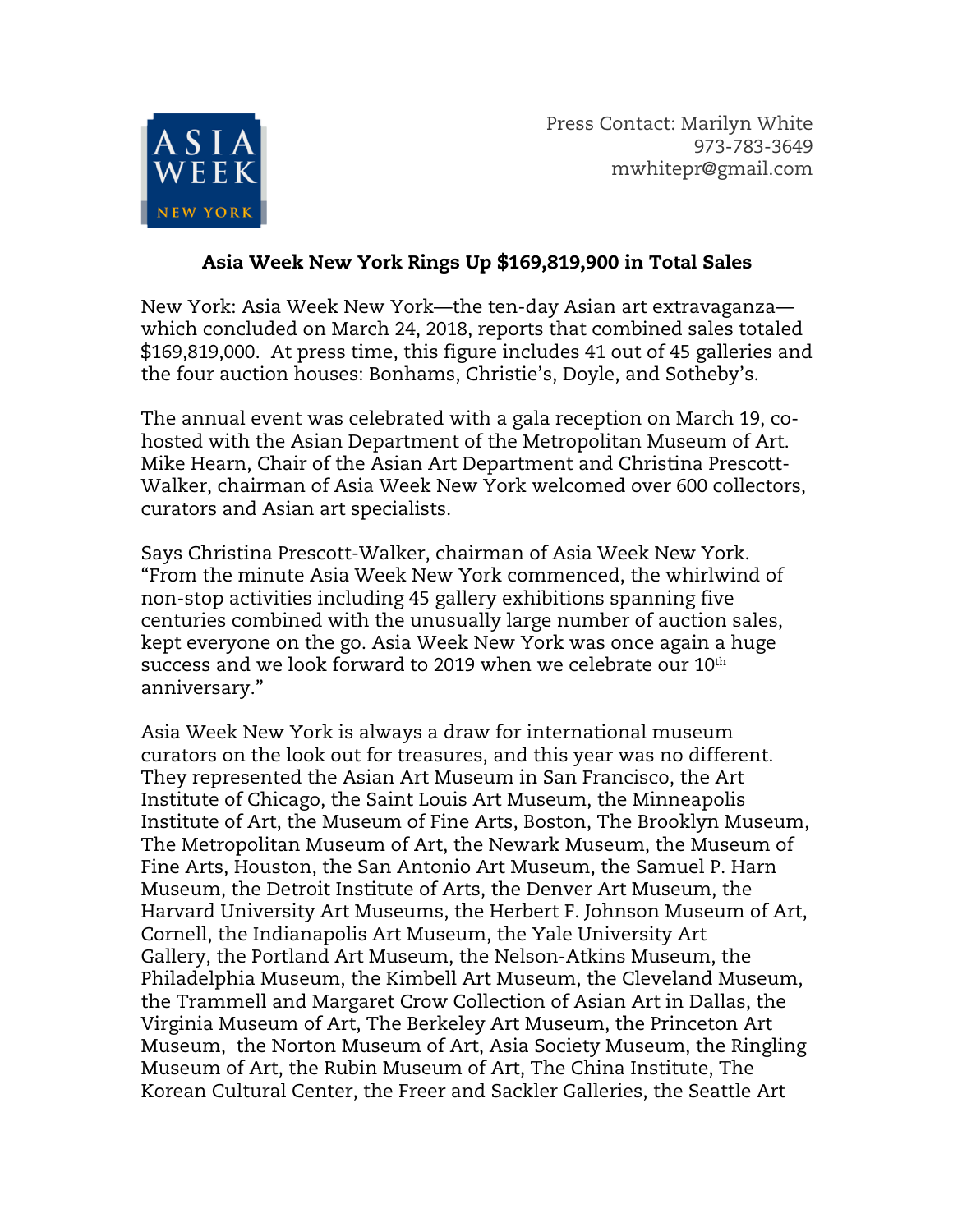Museum, and from Europe the British Museum, Musée Guimet in Paris and the Rietberg Museum in Zurich.

This year also marked the return of Aman, as presenting sponsor of Asia Week New York. "We are so proud to have supported Asia Week New York once again, said Jane Mackie, Chief Marketing Officer, Aman. "With our roots formed in Asia, we are delighted to have celebrated and championed Asian art throughout the week, and share fruitful encounters with likeminded attendees with an equal passion and vested interest in Asian art."

Praise came in from just about every quarter, as evidenced by the comments by the participating galleries.



Chinese specialist James Lally, of J.J. Lally & Co commented: "It was a great week. We had more overseas visitors during Asia Week than ever before with many new buyers including one who purchased a Neolithic Jade Notched Disc *circa* 3000- 2500 B.C., carved from yellow jade."

"It has been a pleasure to welcome regular clients and curators as well as new faces to the gallery, and to have our landmark exhibition, *Three Giants of the North* so well received during Asia Week New York 2018," said Joan B. Mirviss of her



eponymous gallery. "To date, 89 percent of the clay works from the exhibition were placed with either private or museum collections. Our first exhibition with clay artist, Iguchi Daisuke, his first outside Japan, sold out completely." Among the notable sales were a Matsui Kōsei *neriage* vessel entitled *Himalaya*, dated 1985; a Kamoda Shōji slightly flattened vessel with blue enamel decoration against a matte black ground dated 1977; a soaring faceted vessel with cedar-patterned slip-glaze by Wada Morihiro dated 1990 and *Minowa Kanasugi, Mikawashima* from *100 Famous Views of Edo* by Utagawa Hiroshige, the earliest known printing from 1857.



"Asia Week New York 2018 was significantly stronger for us than last year," said Sanjay Kapoor of Kapoor Galleries. "Attendance was up and sales were prominent with both Indian miniature paintings and Himalayan works of art. Buyers were very eager and sales were concurrent. Our exhibition included The Vasudhara Mandala, the earliest

dated thangka discovered from Nepal and a world record for Himalayan painting when it first sold in 2011. We have now had the pleasure of selling it twice. We were privy to hosting several prominent institutions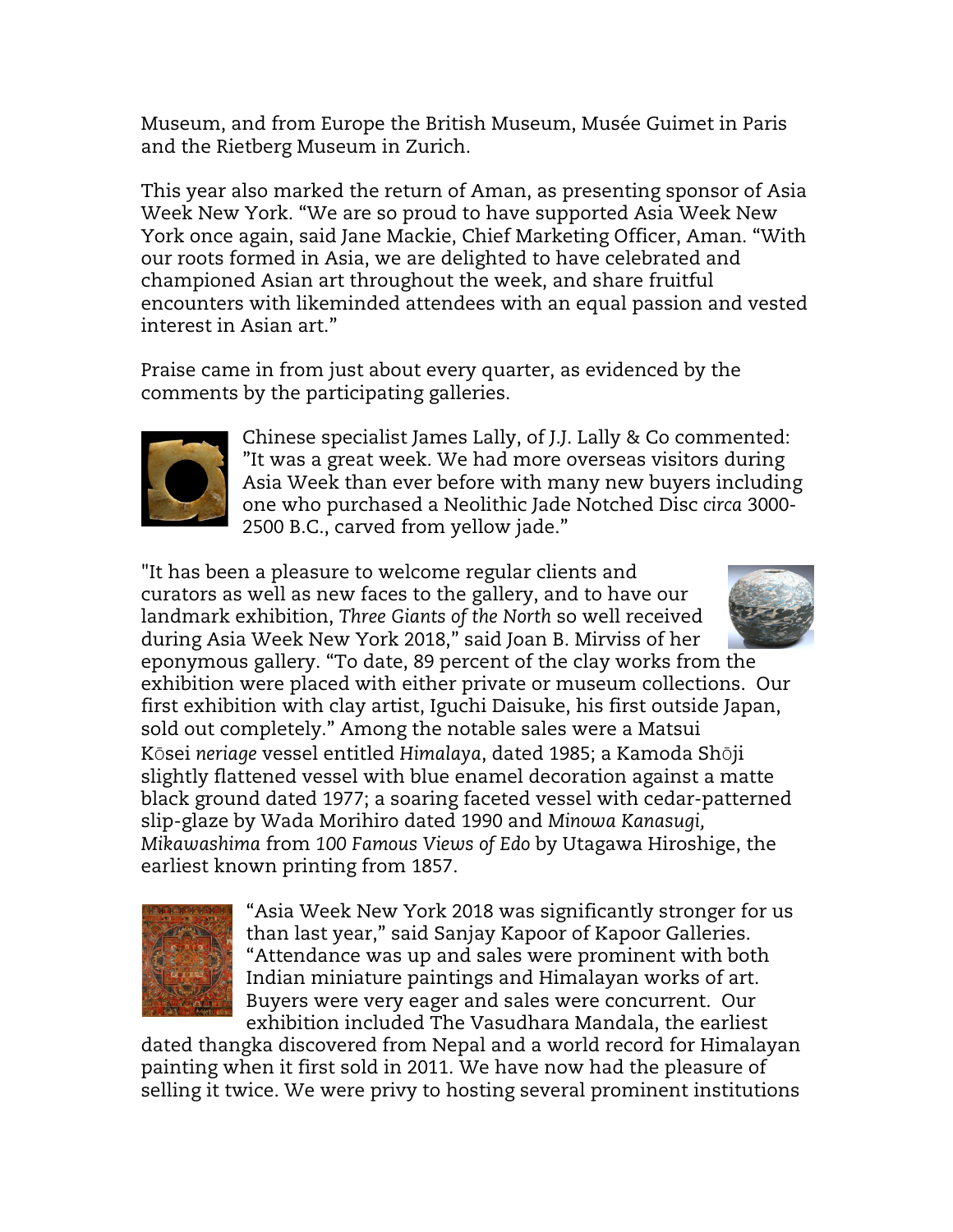and private collectors and sold a large portion of the works on view during Asia Week."

Chinese specialist Eric Zetterquist of his eponymous Zetterquist Galleries in New York commented: "I am delighted to report that over 75% of my exhibition has sold, and interest continues even after the close of Asia Week. A Koryo Celadon Double Gourd Vase was snapped up by a collector."





Brendan Lynch of the London-based gallery Oliver Forge & Brendan Lynch reported that their highly successful exhibition, Indian and Persian Court Painting, had strong daily attendance and sales to mainly American private collectors and museums. Amongst the highlights was a South Indian portrait of Tipu Sultan (1750-99), dating from c. 1825, which sold to a private collector in California.

Katherine Martin, director of Scholten Japanese Art, remarked: "A few of my best works are on reserve at the moment with institutions. It seems as though there were more curators coming through this year, often accompanied by patrons and members of Asian art councils supporting a clear mandate for acquisitions."

Says Nicholas Grindley, "We have sold a lot of scholars objects this year, a significant number to new clients and are delighted that our social media profiles @NickGrindleyArt #nicholasgrindley have been raised through the publicity generated by the organizers of Asia Week New York. We were visited by private collectors and museums alike. All in all a good week!"

"As a first time exhibitor on my own, I found the visitors to be energized, interested and serious in their knowledge of Asian art," said Suneet Kapoor of his namesake gallery. "I am delighted to report two major works are on reserve for an international museum with an outstanding collection."

First-time participant Jacqui Lloyd, co-director of TAI Modern, from Santa Fe said: "We are very impressed by the knowledge of collectors visiting our gallery for the first time, as well as by our many current friends and collectors who came in. Asia Week New York is well organized and well promoted. Several press mentions have been wonderful. We are pleased with our reception."



"We had a very successful edition of Asia Week New York," said Mark Slaats of Littleton and Hennessy. "It was a pleasure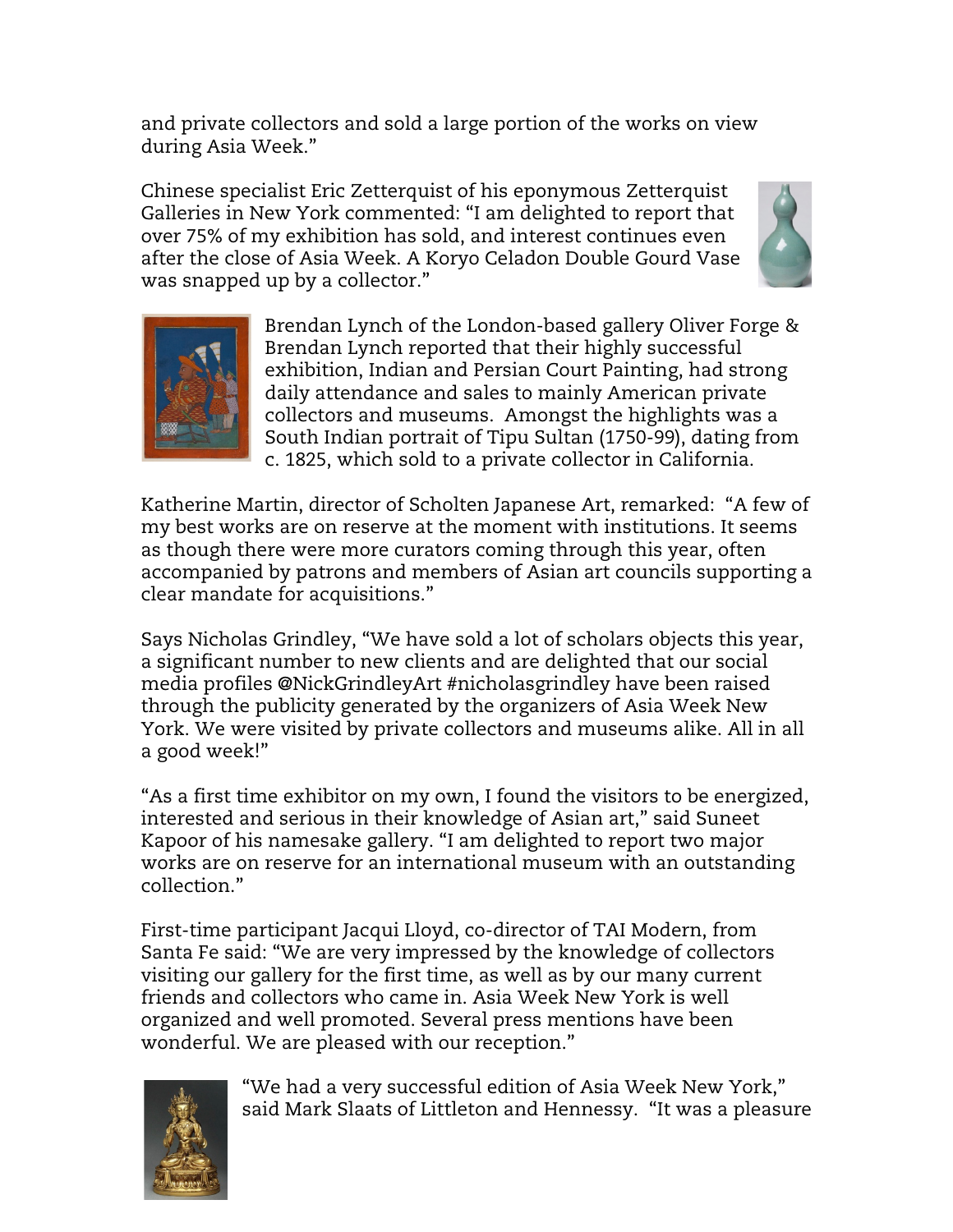to meet so many new people and to see all of our old friends, collectors as well as curators from many of the major institutions in our field here in New York. We are delighted with the interest in our exhibition focusing on Chinese bronzes and the very positive responses it generated. This reinforces the vibrancy and energy in the current market and the continuous interest in outstanding, unique Chinese works of art." Among the objects sold were an early 15th century gilt copper figure of Guanyin and a rare Song dynasty inlaid 'double bird' censer, sold to private collectors before the opening day.

"Our clients are 100% museum curators during this show," said Keum Ja Kang, "and we are delighted to report that we made several sales to major museums."

Nana Onishi, who specializes in contemporary Japanese metalwork, said: "We had a positive experience at our permanent gallery space in Chelsea, and sold a number of pieces of Tokuda Yasokichi V. We are pleased to have connected with several museums regarding possible acquisitions and future exhibitions."



Said Runjeet Singh: "During the show, I sold 21 of 36 items from my new catalogue, sales were to institutions, as well as new and existing clients. I had a particular buzz around my Tibetan horse armor elements, which have not been on the market for about 30 years, and sold them

immediately to a private collector."

Martha Sutherland, whose gallery specializes in contemporary Chinese paintings was encouraged by the many new people who came into her gallery. "We were delighted to welcome many new faces."

Walter Arader of Walter Arader Himalayan Art said: "We saw strong crowds of dedicated collectors and were happy with the results. The market has become significantly more sophisticated with taste moving to earlier and more historically significant pieces."

Newcomers Matthew Shamnoski of Findlay Galleries and Karen Kuo of Robert Kuo Ltd., collaborated on an exhibition entitled *Art in the Age of Displacement*."Findlay Galleries was pleased to participate in Asia Week New York with the Robert Kuo Ltd. gallery." "We were delighted to have had the opportunity to organize our unique exhibition and to announce the placement of a Chuang Che painting with the Herbert F. Johnson Museum of Cornell University." Karen Kuo added: "As a first time participant of Asia Week New York, we were so impressed with the whole production. It was a fantastic experience and we are happy to